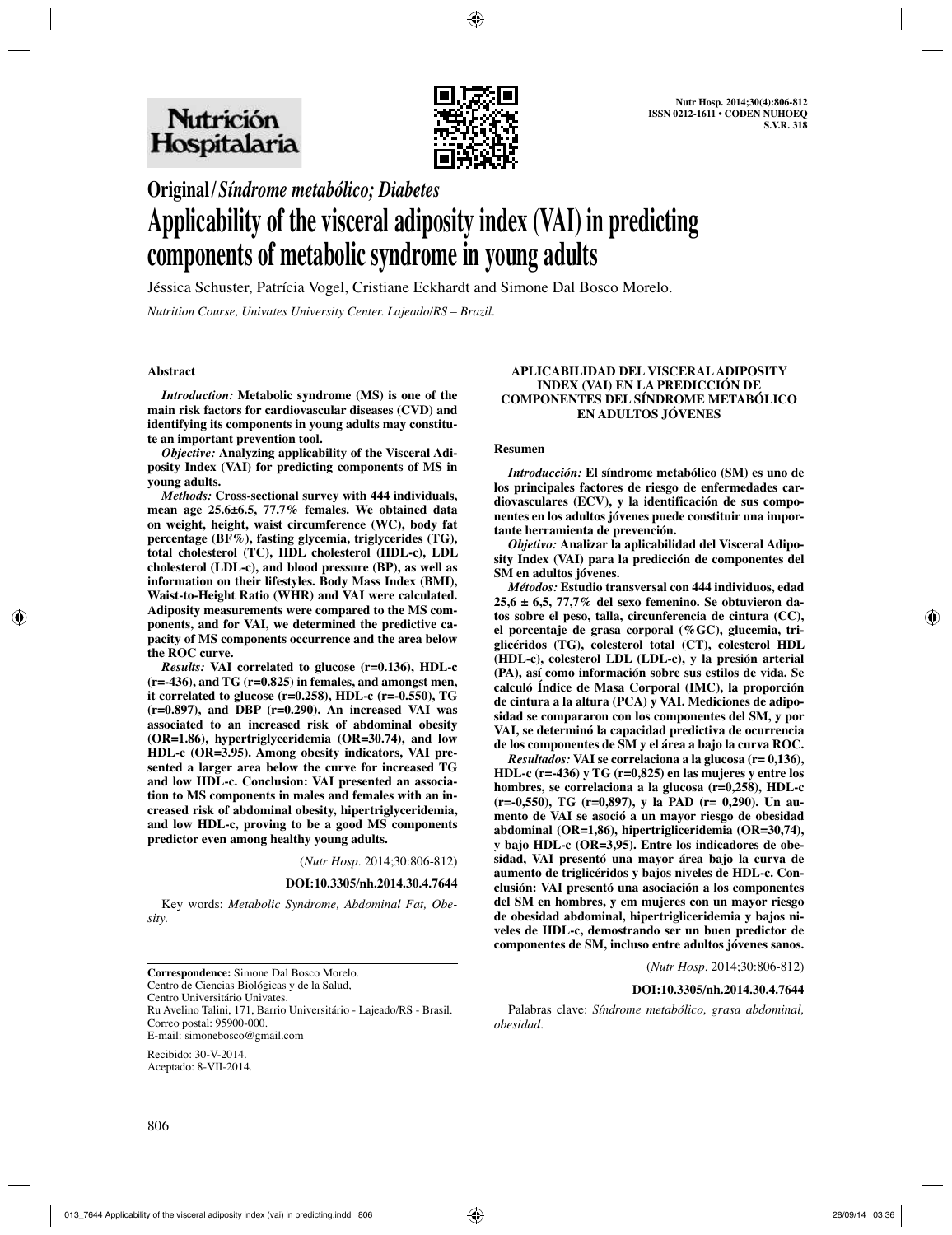## **Abbreviations**

WC: Waist Circumference. TC: Total Cholesterol. CVD: Cardiovascular Diseases. DM 2: Diabetes Mellitus type 2. BF%: Body Fat Percentage. BMI: Body Mass Index. HDL-c: High Density Lipoprotein . LDL-c: Low Density Lipoprotein . BP: Blood Pressure. DBP: Diastolic Blood Pressure. SBP: Systolic Blood Pressure. WHR: Waist-to-Height Ratio. WHiR: Waist-to-Hip Ratio. MS: Metabolic Syndrome. CT: Computed Tomography. TG: Triglycerides. VAI: Visceral Adiposity Index.

# **Introduction**

Metabolic syndrome (MS) is defined as a complex disease represented by a set of cardiovascular risk factors, usually related to fat buildup in the abdominal region, as well as insulin resistance<sup>1</sup>. The presence of MS is defined according to the National Cholesterol Education Programs - Adult Treatment Panel III (NCEP-ATP III) criteria, presenting a combination of at least three components: Abdominal obesity (waist circumference >102cm for males and >88cm for females); increased triglycerides (≥150mg/dL); low HDL-c (<40mg/dL for males and <50mg/dL for females); elevated blood pressure (systolic ≥130mmHg or diastolic ≥85mmHg); and increased fast glycemia (≥110mg/dL)².

Visceral adipose tissue is a metabolically active organ and intra-abdominal obesity is an independent risk factor for metabolic alterations present in  $\overline{MS}^{3,4}$ , which is associated to the development of cardiovascular diseases (CVD) and diabetes mellitus type 2 (DM2) in children, teenagers, and adults $5,6,7$ . Computed Tomography (CT) is still considered the golden standard for evaluating distribution of body fat and quantifying intra-abdominal fat, as it allows differentiating subcutaneous and visceral tissues. CT, however, is not easily applicable in population studies and in clinical practice, especially due to its high cost and as it exposes individuals to radiation<sup>8</sup>.

Amato and contributors<sup>3</sup>, in a study performed with a Caucasian European population, have validated a visceral obesity indicator defined as Visceral Adiposity Index (VAI). The formula takes gender into consideration and combines anthropometric measurements - Waist Circumference (WC) and Body Mass Index (BMI) - with biochemical tests - triglycerides (TG) and low density lipoprotein (LDL-c). According to the study, VAI indicates the visceral adipose tissue function and its increase is independently correlated

to cardiovascular and cerebrovascular risks. Another study that evaluated the applicability of VAI in predicting MS has demonstrated that it presents a significant relation to its components<sup>9</sup>.

The objective of the present study is to analyze the applicability of VAI as a predictor of MS components comparing it to other anthropometric indicators (BMI, WC, WHR, BF%) and its isolated association to a risk of MS, in a sample of young adults who use a University Center Nutrition Ambulatory in the state of Rio Grande do Sul, Brazil.

# **Methods**

The study was performed at the Nutrition Department of Univates University Center (UNIVATES) in the city of Lajeado(Rio Grande do Sul, Brazil) after being approved by the Research Ethics Committee (COEP/UNIVATES), accredited by the Conselho Nacional de Saúde (Brazilian National Board for Health), under protocol number 110/11. It is a cross-sectional study, with a sample composed of students and staff members from UNIVATES who use the Institution's Nutrition Ambulatory, totaling 444 individuals. The data were collected between April, 2012 and March, 2014. The participants were included by adhesion, after signing a Free and Clarified Consent Term and being referred to the Institution's Nutrition Department for a nutritional consultation. We performed an anthropometric evaluation of the patients where Blood Pressure (BP), Weight (in kilos), Height (in meters), and Waist Circumference (in centimeters) were checked to later calculate BMI (Kg/m²), and Waist-to-Height Ratio (WHR – WC divided by height, both measured in centimeters).

BP was measured with a digital aneroid appliance (Omron® brand), with individual sat with arms stretched over a steady surface, with a 5 to 10 minute rest, empty bladder, and without having exercised, smoked or ingested alcoholic beverages, coffee or food 30 minutes prior to the assessment. The rotator cuff was positioned 3 cm above the antecubital fossa, maintaining the patient's arm at heart's height and with relaxed uncrossed legs. Three measurements were taken with a 1 to 2 minute interval between them, being the final BP value obtained from an arithmetical mean of the three checks10.

The weight was measured with a platform-like anthropometric scale, mounted with a Welmy® stadiometer with a maximum capacity of 150kg and 100g divisions, with the participant wearing a light scrub and no shoes, positioned at the center of the equipment, erect, with both feet together, and arms resting along the body, according to the Brazilian Ministry of Health  $regulations<sup>11</sup>$ .

Height was measured with the stadiometer mounted to the Welmy® anthropometric scale with an extension of 2 meters, divided in centimeters, subdivided in mi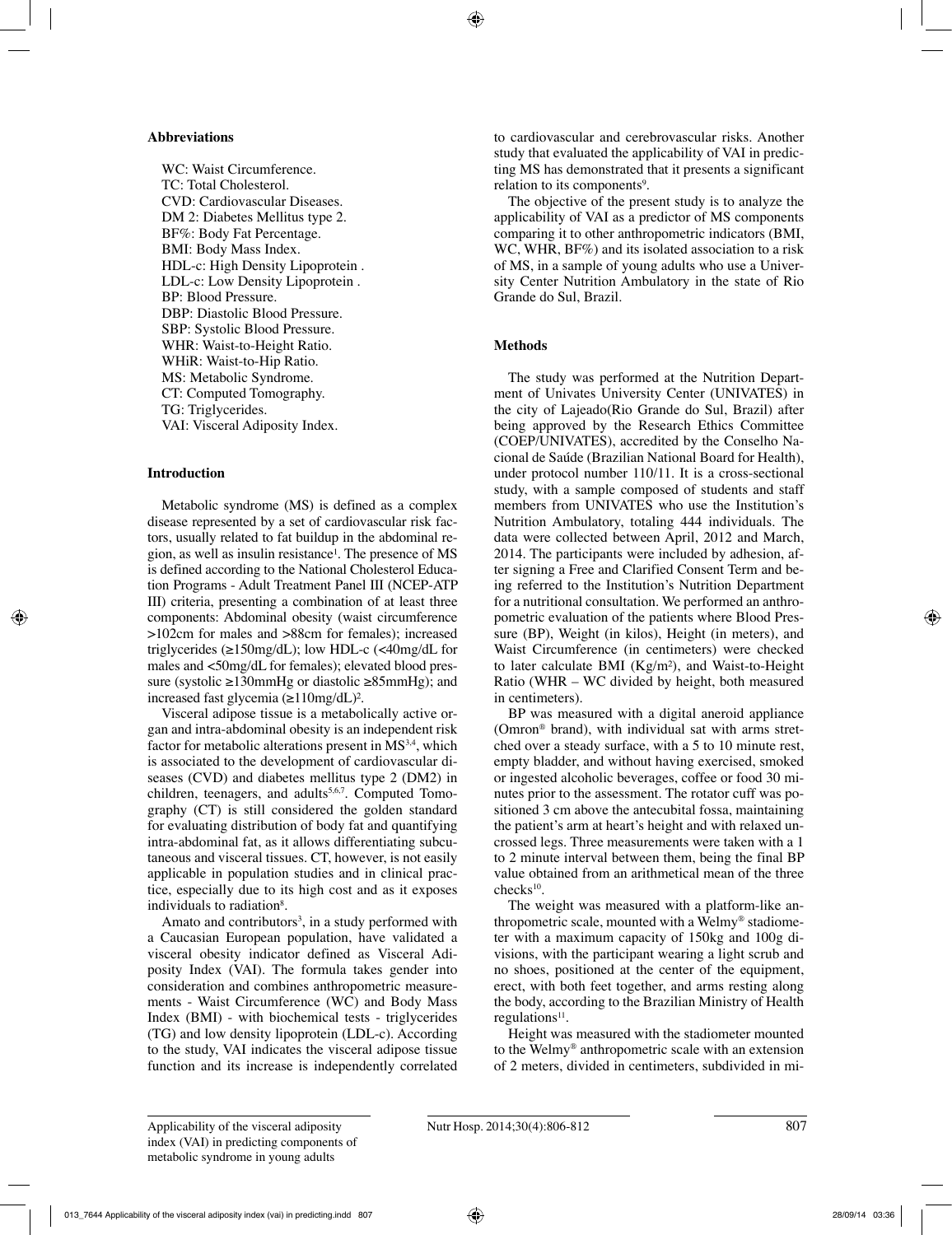llimeters, with the participant wearing a light scrub, barefoot, without any headgear, standing, erect, arms resting along the body, raised head, looking at a fixed point at eye level, in the Frankfurt plan, according to Brazilian Ministry of Health regulations<sup>11</sup>.

BMI was calculated with weight and height measurements according to the formula:  $BMI = W/H^2$ , W being weight in kilos and H height in square meters. The BMI cut-off points adopted were the ones recommended by the World Health Organization $12$ : underweight BMI<18.5Kg/m², eutrophia between BMI 18.5 and 24.99Kg/m<sup>2</sup>, and overweight and obesity, BMI≥30Kg/m².

WC was assessed with an CESCORF inextensible tape measure*,* with a 1 mm precision, at the trunk's narrowest portion, between the ribs and the iliac crest at the moment of exhalation, with an unclothed waist, according to regulations recommended by the Brazilian Ministry of Health $11$ . The WC cut-off points adopted were the ones recommended by the World Health Organization<sup>12</sup> and NCEP-ATP  $III<sup>2</sup>$ , abdominal obesity being considered WC≥102cm for males and ≥88cm for females.

WHR was obtained dividing waist circumference by height, both in centimeters, and for classification purposes, compared to the cut-off points determined by Pitanga and Lessa<sup>13</sup> for Brazilian people, which were 0.53 for females and 0.52 for males.

In a second appointment, scheduled previously, 5ml of blood were collected, with an 8 to 12 hour fast. Collections were performed by trained researchers with the use of thin needles, to minimize discomfort. The researchers used disposable and protective material to avoid contamination. Laboratory dosing was performed at the Institution's Biochemistry Laboratory, in a Mindray BS120® Automated Biochemistry equipment, through the enzymatic kinetic method. The LDL-c concentration was determined with the use of the Friedwald Formula<sup>14</sup>: LDL-C=TC-(HDL-c+TG/5). For interpreting the results, we used the cut-off points recommended by the Brazilian Diabetes Society15 and the Brazilian Cardiology Society<sup>16</sup> with glycemia <100mg/dL, TC <200mg/dL, LDL-c <130mg/dL, HDL-c desirable >40mg/dL for males and >50mg/dL for females and TG <150mg/dL.

The Visceral Adiposity Index (VAI) was calculated with the formula proposed by Amato and collaborators3 : VAI = (WC(cm)/(39.68+(1.88\*BMI)))\*(  $TG/1.03$ <sup>\*</sup> $(1.31/HDL)$  for males and VAI = (WC(cm)/ (36.58+(1.89\*BMI)))\*(TG/0.81)\*(1.52/HDL) for females.

In order to verify body fat percentage (BF%) each individual was also subjected to a quadrupolar bioimpedance test in a model 310 BIODYNAMICS equipment. The test was performed with the subject lying supine in a non-conducting surface with arms and legs 45 degrees away from the body. Contact areas were cleaned with alcohol for positioning the electrodes, an emitter electrode was positioned close to the metacarpal phalangeal joint at the right hand dorsal surface and another electrode distal to the transversal arch of the right foot's upper surface. A detector electrode was positioned between the distal prominences of the radius and the ulna on the right wrist and another one between the right ankle's median and lateral malleoli<sup>17</sup> BF% was compared to the median recommended . values according to Pollock and Wilmore18, with the optimal value between 23 and 25% for females and 14 to 16% for males, in the age interval sampled.

The data were analyzed with IBM® SPSS Statistics software version 20.0. The significance level adopted was  $5\%$  (p<0.05). We performed descriptive univariate statistics (mean, standard deviation, and frequency) and bivariate statistics (Student's *t*-test for independent samples, Pearson and Spearman correlations, binary logistic regression, and ROC curves). The Kolmogorov-Smirnov test was used to assess if the variables followed a normal distribution. Variables showing a normal distri-

| <b>Table I</b>                              |  |  |  |  |
|---------------------------------------------|--|--|--|--|
| Socioeconomical, demographic, and lifestyle |  |  |  |  |
| <i>characteristics of the sample</i>        |  |  |  |  |

| Variables                          | N   | $\%$ |
|------------------------------------|-----|------|
| Gender                             |     |      |
| Female                             | 345 | 77.7 |
| Male                               | 99  | 22.3 |
| Education                          |     |      |
| High School equivalent             | 22  | 5.1  |
| Some College                       | 325 | 78.9 |
| Graduates                          | 24  | 5.8  |
| Post-Graduates                     | 41  | 9.2  |
| Paid Employment                    |     |      |
| Yes                                | 399 | 90.1 |
| No                                 | 45  | 9.9  |
| Regular Physical Activity          |     |      |
| Yes                                | 264 | 60.1 |
| No                                 | 175 | 39.9 |
| Smoking                            |     |      |
| Yes                                | 11  | 2.5  |
| N <sub>0</sub>                     | 423 | 95.9 |
| Ex-Smoker                          | 7   | 1.6  |
| Alcohol Ingestion                  |     |      |
| Yes                                | 108 | 24.8 |
| No                                 | 171 | 39.2 |
| Sometimes                          | 157 | 36.0 |
| <b>BMI</b> Classification          |     |      |
| Underweight                        | 21  | 4.7  |
| Eutrophia                          | 268 | 60.4 |
| Overweight                         | 112 | 25.2 |
| Obesity Level 1                    | 35  | 7.9  |
| Obesity Level 2                    | 7   | 1.6  |
| Obesity Level 3                    | 1   | 0.2  |
| Waist Circumference Classification |     |      |
| No risk                            | 400 | 93.0 |
| No                                 | 30  | 7.0  |
|                                    |     |      |

Categorical Variables: Frequencies described in percentages (%).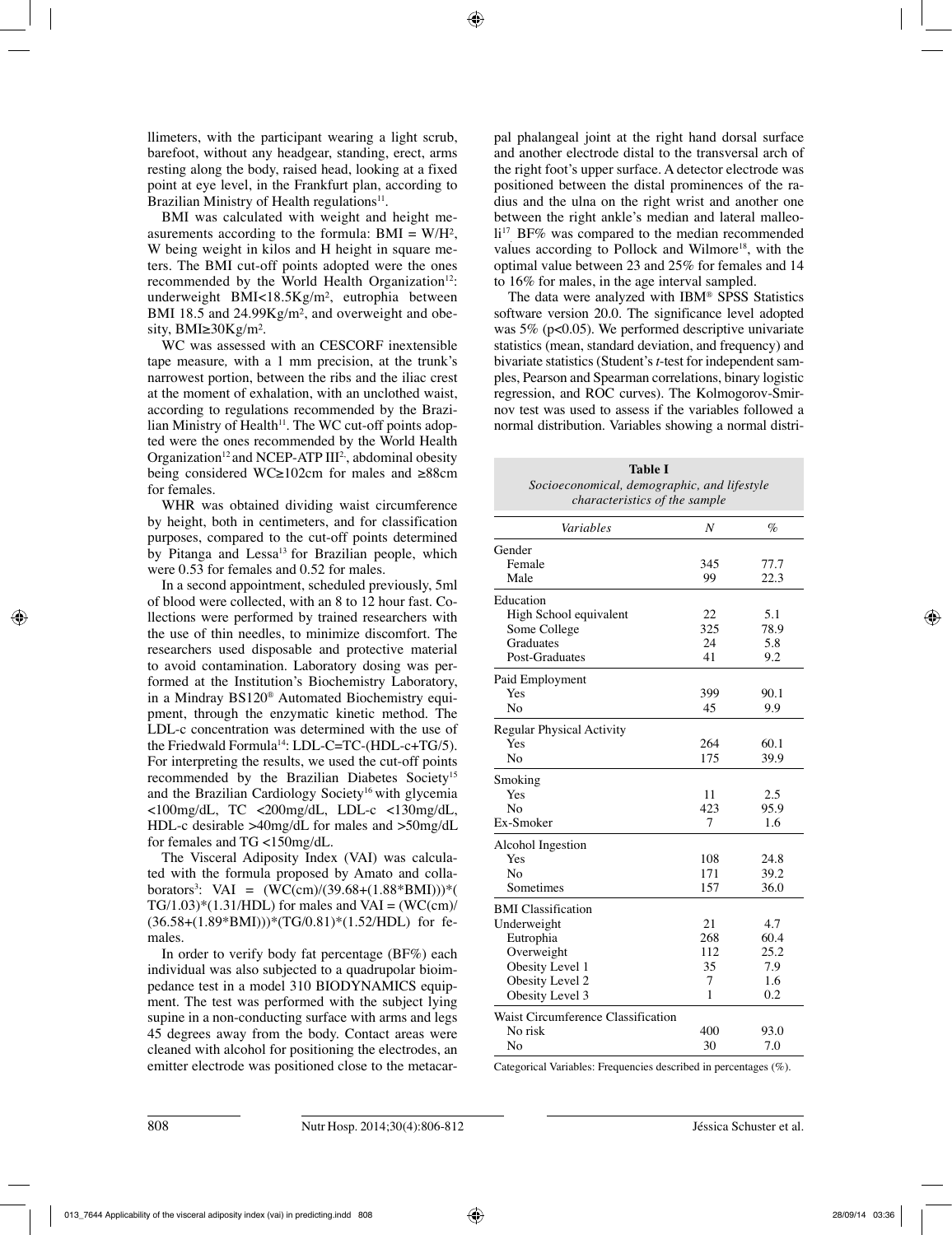bution were analyzed with a Student's *t*-test and Pearson Correlation, while the ones that did not follow a normal distribution were analyzed through nonparametric Mann-Whitney and Spearman Correlation tests. The Pearson and Spearman Correlation tests were conducted to correlate the analyzed anthropometric, biochemical, and pressure parameters, while the Student's *t*-test for independent samples was applied to compare anthropometric and biochemical profiles between genders. A binary logistic regression was performed to analyze VAI's predictive strength in regards to MS components. ROC curves (*receiver operating characteristic curve*) were constructed and the area below the curves calculated with a 95% confidence interval. The Z test was used to compare the areas below the curves.

# **Results**

The sample's Socioeconomical, demographic, and lifestyle characteristics are described in table I.

In table II, median values for age, biochemical, anthropometric, and pressure parameters are described in the general sample, and stratified according to gender. There was a significant difference between genders for all parameters, except for LDL-c and DBP, with age, BMI, WC, WHR, and SBP being significantly higher between males; and BF%, VAI, TC, HDL-c, and TG significantly higher among females.

While analyzing the association between biochemical and pressure components of MS with anthropometric indicators of obesity, there was significant correlation of BMI with all the other components among females, of WC and WHR with glycemia, HDL-c, and BP, of BF% with glycemia, TG, and BP; and of VAI with glycemia, HDL-c, and TG. Among males, however, BMI had a significant correlation to glycemia, TG, and DBP; while WC and BF% had a significant correlation to glycemia, HDL-c, TG, and DBP; as for WHR, it presented a correlation to glycemia, TG, and DBP. Finally, VAI presented a correlation to glycemia, HDL-c, TG, and DBP. Significance values (p) and correlation coefficients (r) can be seen in table III.

When specifically analyzing VAI, it presented among females a significant association to glycemia, HDL-c, and TG in females, furthermore the increase in VAI is accompanied by an increase in glycemia and TG, and a decrease in HDL-c. Among males, VAI is correlated to glycemia, HDL-c, TG, and DBP, with an increase in VAI implying a linear increase in glycemia, TG, and DBP, but a decrease in HDL-c. While analyzing the applicability of VAI in determining the MS components occurrence relative risk, VAI was a good predictor of abdominal obesity (OR=1.86, p<0.01), hipertriglyceridemia (OR=30.74, p<0.001), and low HDL-c ( $OR=3,95, p<0,001$ ). Among obesity indicators, VAI has shown a larger area under the cur-

| <b>Table II</b><br>Characterization of the sample according to mean age values and anthropometric, biochemical and pressure<br>parameters |                                |                                     |                                                  |                  |  |  |  |
|-------------------------------------------------------------------------------------------------------------------------------------------|--------------------------------|-------------------------------------|--------------------------------------------------|------------------|--|--|--|
|                                                                                                                                           | General Mean (SD)<br>$\ln 444$ | Mean $(SD)$ $\varphi$<br>$\ln 3451$ | Mean $(SD)$ $\sigma$<br>$\sqrt{n}$ 99 $\sqrt{l}$ | $\boldsymbol{p}$ |  |  |  |
| Age                                                                                                                                       | 25.65(6.50)                    | 25.35(6.36)                         | 26.66 (6.92)                                     | 0.026            |  |  |  |
| BMI                                                                                                                                       | 24.08 (4.10)                   | 23.69(4.07)                         | 25.42 (3.96)                                     | < 0.001          |  |  |  |
| WC                                                                                                                                        | 75.53 (10.07)                  | 73.19 (8.89)                        | 82.84 (9.37)                                     | < 0.001          |  |  |  |
| $BF\%$                                                                                                                                    | 26.56 (6.47)                   | 28.52 (5.26)                        | 19.63(5.55)                                      | < 0.001          |  |  |  |
| <b>WHR</b>                                                                                                                                | 0.45(0.06)                     | 0.44(0.55)                          | 0.47(0.55)                                       | < 0.001          |  |  |  |
| VAI                                                                                                                                       | 1.15(0.66)                     | 1.18(0.63)                          | 1.05(0.75)                                       | 0.004            |  |  |  |
| Glucose                                                                                                                                   | 86.33 (7.86)                   | 85.60 (7.75)                        | 88.88 (7.77)                                     | < 0.001          |  |  |  |
| TC                                                                                                                                        | 174.63 (39.51)                 | 177.59 (39.44)                      | 164.26 (38.40)                                   | 0.003            |  |  |  |
| HDL-c                                                                                                                                     | 61.09 (16.29)                  | 64.16 (15.88)                       | 50.28 (12.86)                                    | < 0.001          |  |  |  |
| LDL-c                                                                                                                                     | 94.84 (32.55)                  | 94.43 (32.43)                       | 96.29 (33.25)                                    | 0.756            |  |  |  |
| TG                                                                                                                                        | 95.69 (46.30)                  | 97.06 (45.12)                       | 90.78 (50.44)                                    | 0.038            |  |  |  |
| <b>SBP</b>                                                                                                                                | 115.94 (11.18)                 | 113.64 (10.05)                      | 124.50 (11.09)                                   | < 0.001          |  |  |  |
| <b>DBP</b>                                                                                                                                | 71.91 (8.58)                   | 71.94 (8.34)                        | 71.81 (9.50)                                     | 0.913            |  |  |  |

SD = Standard Deviation;  $\varphi$  = Female;  $\sigma$  = Male; Body Mass Index (BMI) = weight in kilos divided by height in square meters; WC = waist circumference in centimeters; BF% = Body Fat Percentage; WHR= Waist-to-Height Ratio (cm); VAI = Visceral Adiposity Index. Glucose rates, TC (Total Cholesterol HDL-c (HDL cholesterol LDL-c (LDL cholesterol, and TG (triglycerides) described in mg/dL. SBP (Systolic Blood Pressure) and DBP (Diastolic Blood Pressure) described in mmHg. Student's *t*-test (parametric variables) or Mann-Whitney test (nonparametric variables) for a gender comparison, considering p<0,05 (5%) significant.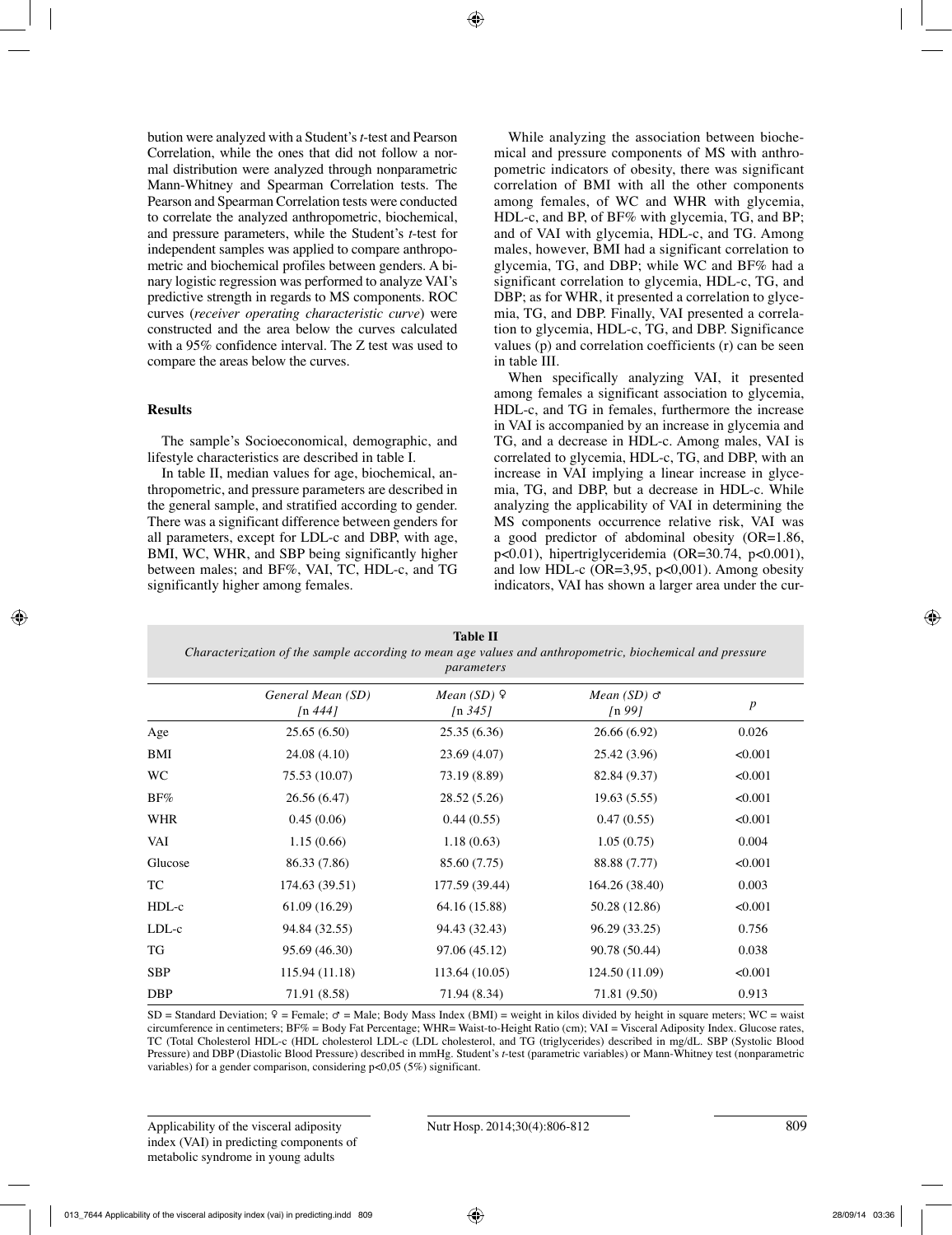*Correlation between biochemical and pressure components of Metabolic Syndrome to anthropometric indicators for obesity Females [*n *345] BMI WC WHR BF% VAI r p r P r p r p r p* Glucose 0.199 <0.001 0.221 <0.001 0.203 <0.001 0.185 0.002 0.136 0.013 HDL-c -0.185 0.001 -0.136 0.014 -0.164 0.003 -0.105 0.078 -0.436 <0.001 TG 0.124 0.022 0.088 0.111 0.105 0.057 0.186 0.002 0.825 <0.001 SBP 0.324 <0.001 0.306 <0.001 0.250 <0.001 0.277 <0.001 0.089 0.151 DBP 0.177 0.003 0.192 0.002 0.178 0.004 0.163 0.013 0.067 0.277 *Males [*n *99] BMI WC WHR BF% VAI r p r P r p r p r p* Glucose 0.220 0.031 0.341 0.001 0.278 0.008 0.255 0.025 0.258 0.014 HDL-c -0.146 0.156 -0.237 0.024 -0.186 0.077 -0.224 0.045 -0.550 <0.001 TG 0.357 <0.001 0.392 <0.001 0.398 <0.001 0.290 0.009 0.897 <0.001 SBP 0.199 0.091 0.196 0.104 0.066 0.589 0.204 0.120 0.070 0.568 DBP 0.253 0.031 0.291 0.015 0.236 0.049 0.294 0.024 0.290 0.016

**Table III**

 $\hat{P}$  = Female;  $\sigma$  = Male; r= Correlation Coefficient; Body Mass Index (BMI) = weight in kilos divided by height in square meters; WC = waist circumference in centimeters; BF% = Body Fat Percentage; WHR= Waist-to-Height Ratio (cm); VAI = Visceral Adiposity Index*.* Glucose rates, TC (Total Cholesterol HDL-c (HDL cholesterol LDL-c (LDL cholesterol), and TG (triglycerides) described in mg/dL. SBP (Systolic Blood Pressure) and DBP (Diastolic Blood Pressure) described in mmHg. Pearson Correlation Test (parametric variables) or Spearman Correlation (nonparametric variables) for correlating variables, considering  $p<0.05$  (5%) as significant.

ve for increased TG and low HDL. The results can be seen in table IV.

## **Discussion**

The present study has demonstrated the association between VAI and other adiposity measurements

with MS components. Knowles *et al.*<sup>9</sup>, in a study with Peruvian adults, have analyzed the usage of different anthropometric indicators (BMI, WC, WHR, WHiR, and VAI) in evaluating MS risk. All the evaluated indicators have presented a significant relationship to MS components, differently from our study, where some indicators were not related to the analyzed components. The size and mean age of the sample may have

| Table IV                                                                                                           |
|--------------------------------------------------------------------------------------------------------------------|
| Efficiency of Visceral Adiposity Index in evaluating the risk of Metabolic Syndrome (MS) based on its relationship |
| to the MS components                                                                                               |

| Visceral Adiposity Index (VAI) |                           |       |        |                  |        |                   |  |  |
|--------------------------------|---------------------------|-------|--------|------------------|--------|-------------------|--|--|
| $\ln 4441$                     | Regression<br>Coefficient | SE    | Wald   | $\boldsymbol{p}$ | 0R     | IC $95\%$ (OR)    |  |  |
| <b>Abdominal Obesity</b>       | 0.622                     | 0.221 | 7.914  | 0.005            | 1.863  | $1.208 - 2.874$   |  |  |
| Increased glycemia             | 0.010                     | 0.354 | 0.001  | 0.978            | 1.01   | $0.505 - 2.020$   |  |  |
| Low HDL-c                      | 1.375                     | 0.204 | 45.356 | < 0.001          | 3.953  | $2.650 - 5.898$   |  |  |
| Hipertriglyceridemia           | 3.426                     | 0.438 | 61.295 | < 0.001          | 30.741 | $13.040 - 72.470$ |  |  |
| <b>Increased SBP</b>           | 0.037                     | 0.275 | 0.018  | 0.893            | 1.037  | $0.606 - 1.778$   |  |  |
| Increased DBP                  | 0.216                     | 0.344 | 0.395  | 0.530            | 1.241  | $0.633 - 2.434$   |  |  |

Abdominal Obesity, increased glycemia, low HDL-c, hipertriglyceridemia, increased SBP, and DBP: according the National Cholesterol Education Programs - Adult Treatment Panel III (NCEP-ATP III) parameters. SE = standard error; Wald: Wald Test; p = Wald Test significance;  $OR = odds ratio$ ; CI 95% = 95% Confidence Interval.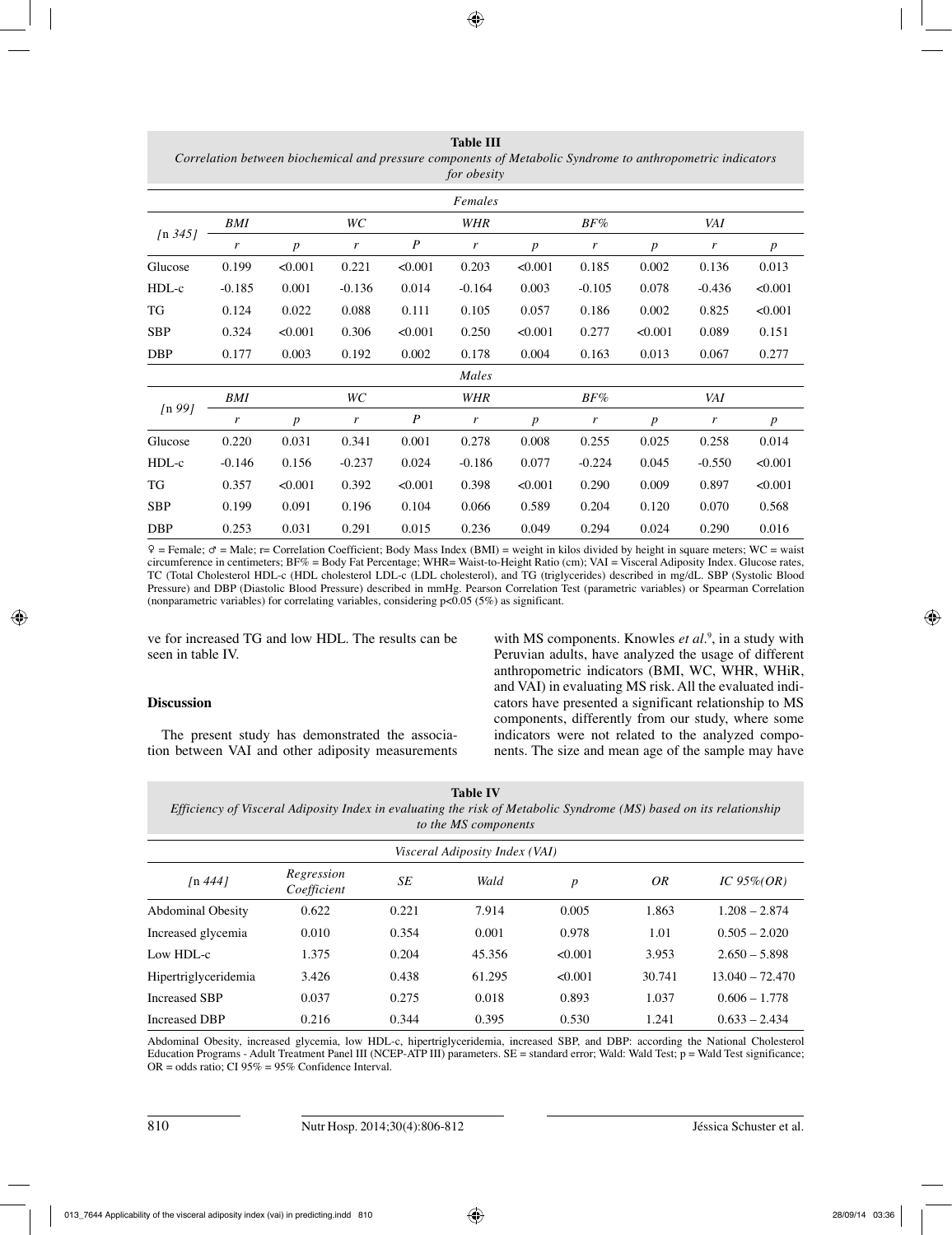determined a lower number of significant correlations in our study, for during the aforementioned investigation work a total of 1,518 individuals with a mean age of 39.3 were evaluated, while in our study 444 individuals with a mean age of 25.6 were studied showing no significant alterations in anthropometric, pressure, and biochemical parameters.

Specifically analyzing VAI, Knowles *et al.*<sup>9</sup> study has found an association with all MS components, with a substantial association for hipertriglyceridemia and low HDL-c in both genders. Similarly to the data found in the present study, where VAI was more highly correlated to HDL-c and TG. Considering that both these biochemical parameters compose the VAI formula, we can establish a hypothesis for this association. While evaluating the risk of MS components through adiposity indicators, VAI appears to be the best predictor of increased TG and lowered HDL-c, corroborating our findings.

In Knowles *et al.*<sup>9</sup> study, the anthropometric measurement that presented a more substantial correlation to fasting glycemia, both for males and females, was BMI. In our study, BMI was associated with fasting glycemia, but the indicator with the best correlation was WC, for both genders, furthermore an increase in WC is also followed by an increase in glycemia. In the aforementioned study, the pressure components of MS, SBP, and DBP were also correlated to all of the evaluated anthropometric indicators, but WC has shown higher correlation both in males and females. On the other hand, in our findings, for females, SBP and DBP were associated to all the anthropometric parameters studied except for VAI, while for males SBP was not significant for any indicator and DBP was correlated with all indicators. As previously discussed, the young age of the sample and the lack of important alterations in the anthropometric pressure and biochemical parameters may have influenced the results obtained in the present study.

In Amato *et al.*<sup>3</sup> study, which suggested VAI as an indicator of the role of visceral adipose tissue, conducted with a sample of European adults, the outcomes of cardiovascular and cerebrovascular disease were correlated with BMI, WC, and VAI. VAI was independently associated with cardiovascular and cerebrovascular diseases, while WC and BMI have not shown a significant correlation. Another Amato *et al*. 4 study, with a sample composed of Caucasian adults, has validated VAI cutoff points for cardiovascular and cerebrovascular events in individuals with MS, corroborating previous findings, which indicated the risk for cardiovascular and cerebrovascular events is higher with a higher VAI. VAI presents itself as an easy and practical tool for use in population studies and clinical practice for evaluating cardiometabolic risks associated to visceral fat<sup>4</sup>.

Salomon *et al.*<sup>8</sup>, in a study that has not used VAI as an adiposity measurement but compared WC and visceral fat measured by ultrasonography with MS risk factors, reported that increase in visceral fat was associated to all MS components in females, and with an

increase in WC and glycemia in men. However, the predicting capacity of WC was more significant than that of visceral fat measured by ultrasonography for both genders. In our study, WC was the indicator with the best predicting power for increased glycemia in both genders.

Present study results may have been influenced by the size and mean age of the sample, as well as the reduced number of patients with no important alterations in anthropometric, pressure, and biochemical parameters, reducing the statistical strength to determine some correlations. Nevertheless, the results of this work were significant for most of the associations tested, being relevant in regards to a young and healthy sample.

Our results have demonstrated an association of VAI with MS biochemical and pressure components, in males and females, as well as an increased risk of abdominal obesity, hipertriglyceridemia, and low HDL-c. These findings allow us to conclude that VAI is a simple but efficient indicator for predicting MS components, even among young and healthy adults.

## **References**

- 1. Sociedade Brasileira de Hipertensão. Sociedade Brasileira de Cardiologia. Sociedade Brasileira de Endocrinologia e Metabologia. Sociedade Brasileira de Diabetes. Associação Brasileira para Estudos da Obesidade. I Diretriz Brasileira de Diagnóstico e Tratamento da Síndrome Metabólica. *Arq Bras Cardiol.* 2005 Abr; 84(Suppl. I): 1-28.
- 2. Grundy SM, Becker D, Clarck LT, et al. "Detection, evaluation, and treatment of high blood cholesterol in adults (Adult Treatment Panel III)," *Circulation.* 2002; 106(25):3143–3421.
- 3. Amato MC, Giordano C, Galia M, Criscimanna A, Vitabile S, Midiri M, et al.Visceral Adiposity Index A reliable indicator of visceral fat function associated with cardiometabolic risk. *Diabetes Care.* 2010 Abr; 33(4): 920-2. DOI: 10.2337/dc09-1825.
- 4. Amato MC, Giordano C, Pitrone M, Galluzzo A. Cut-off points of the visceral adiposity index (VAI) identifying a visceral adipose dysfunction associated with cardiometabolic risk in a Caucasian Sicilian. *Lipids Health Dis.* 2011; 10(183):1-8. DOI:10.1186/1476-511X-10-183.
- 5. Lakka HM, Laaksonen DE, Lakka TA, Niskanen LK, Kumpusalo E, Tuomilehto J, et al. The metabolic syndrome and total and cardiovascular disease mortality in middle-aged men. *JAMA.* 2002 Dez; 288(21):2709-16. DOI: 10.1001/ jama.288.21.2709.
- 6. Codoñer-Franch P, Murria-Estal R, Tortajada-Girbés M, Castillo-Villaescusa C. del, Valls-Bellés V, Alonso-Iglesias E. New factors of cardiometabolic risk in severely obese children: influence of pubertal status. *Nutr Hosp.* 2010; 25(5): 845-51. DOI: 10.3305/nh.2010.25.5.4539.
- 7. Pitangueira JCD, Silva LR,SantanaMLP,SilvaMCM,Costa PRF, D'Almeida V et al.Metabolic syndrome and associated factors in children and adolescents of a Brazilian municipality. *Nutr Hosp.* 2014; 29:865-872. DOI: 10.3305/ nh.2014.29.4.7206.
- Salomon EG, Hizon CE, Raboca JC. Minimum Waist Circumference and Visceral Fat Values by Ultrasonography to Identify Adult Urban Filipinos at Risk for Metabolic Syndrome. *Philipp J Intern Med.* 2011 Mar; 49(1): 15-21.
- 9. Knowles KM, Paiva LL, Sanchez SE, Revilla L, Lopez T, Yasuda MB, et al. Waist Circumference, Body Mass Index, and Other Measures of Adiposity in Predicting Cardiovascular Disease Risk Factors among Peruvian Adults. *Int J Hyperten.* 2011 Jan; 2011:1-10. DOI: 10.4061/2011/931402.